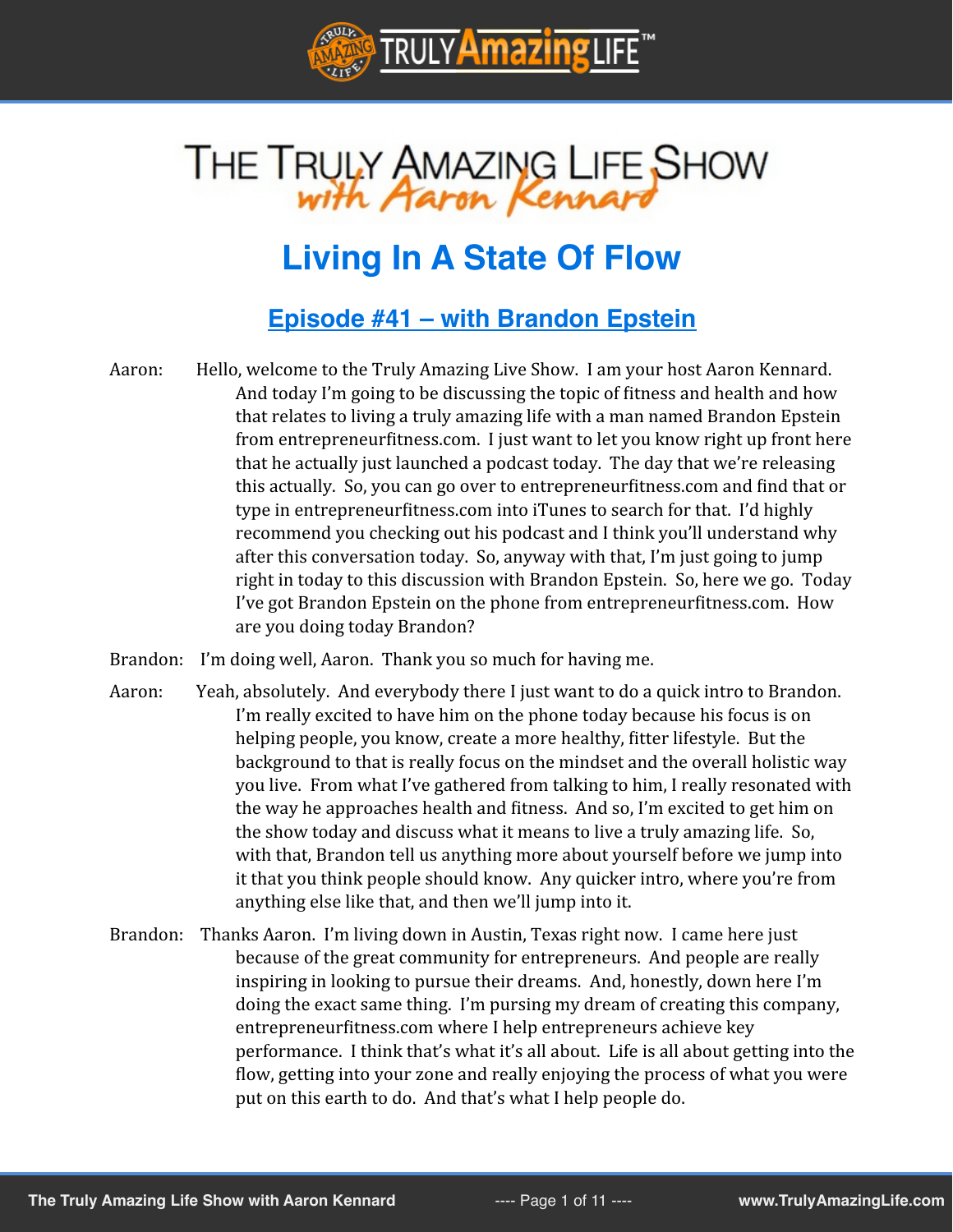

- Aaron: Awesome, so it totally resonates kind of the mission of a truly amazing life and it's just a different angle to take, like really focus on getting into your flow and your zone through your health and through your body, right?
- Brandon: Absolutely. To live a truly amazing life and to be able to have the ability to perform at high levels…really our baseline is our health. And our health is everything. Even if you haven't been chronically ill, if you've just had, you know, the flu or a cold, like you just can't perform as well. Right? You're clouded.
- Aaron: Absolutely.
- Brandon: And that is clear. You can't perform as you'd like to. Very important.
- Aaron: Yeah. It's totally huge. And I've…I mean, my audience wouldn't know that I've been through like a chronic illness. And a lot of people that I interact with have been though that. And anyone of us can say, yes, absolutely. If you don't have your health, if you're in pain, it just makes your ability to enjoy life and to feel like life is amazing, it makes that a much greater challenge. It's not impossible because really under any circumstances, you can choose the way you think. And you can choose to view life as amazing and live to your fullest that day. But it just makes it so much harder. It's such a greater challenge when you don't have your health. And so I think it's huge what you're doing. And it's definitely a baseline. It's one of the main pillars of a truly amazing life that I teach is that health and fitness side of things. So, tell me what is your opinion, what is your view of what it means to live a truly amazing life? Or I guess I should say, what makes your life truly amazing to you would be even a more appropriate question?
- Brandon: Yeah. I'll kind of answer both of them. I'll start with say in general what I believe makes a truly amazing life. I think that is living a life in flow. So, for your listeners who aren't familiar with flow, flow is that, you know, that experience you have where time seems to flow up or down, heat up at the exact same time. So, like an hour goes by and it feel like seconds, right?
- Aaron: Yeah.
- Brandon: And you lose yourself in time. And we've all been there. Whether you've been an athlete, or you've been an artist, or maybe be in business, or maybe, you know, teaching, or as a parent. Whatever it may be, we've all had those moments where we're in flow and we just felt locked in. And we were performing well. We're enjoying the process. And for me, my goal every single day is to spend as much time in this flow as possible. And so, I think it's very important to find out what are the activities that put you in this flow mind state. And so for me, the activities are studying and helping others improve their performance. So, essentially, helping other people get into flow. And really mastering it myself. And so, and studying everything from nutrition, and exercise, and neuroscience, and psychology, and understanding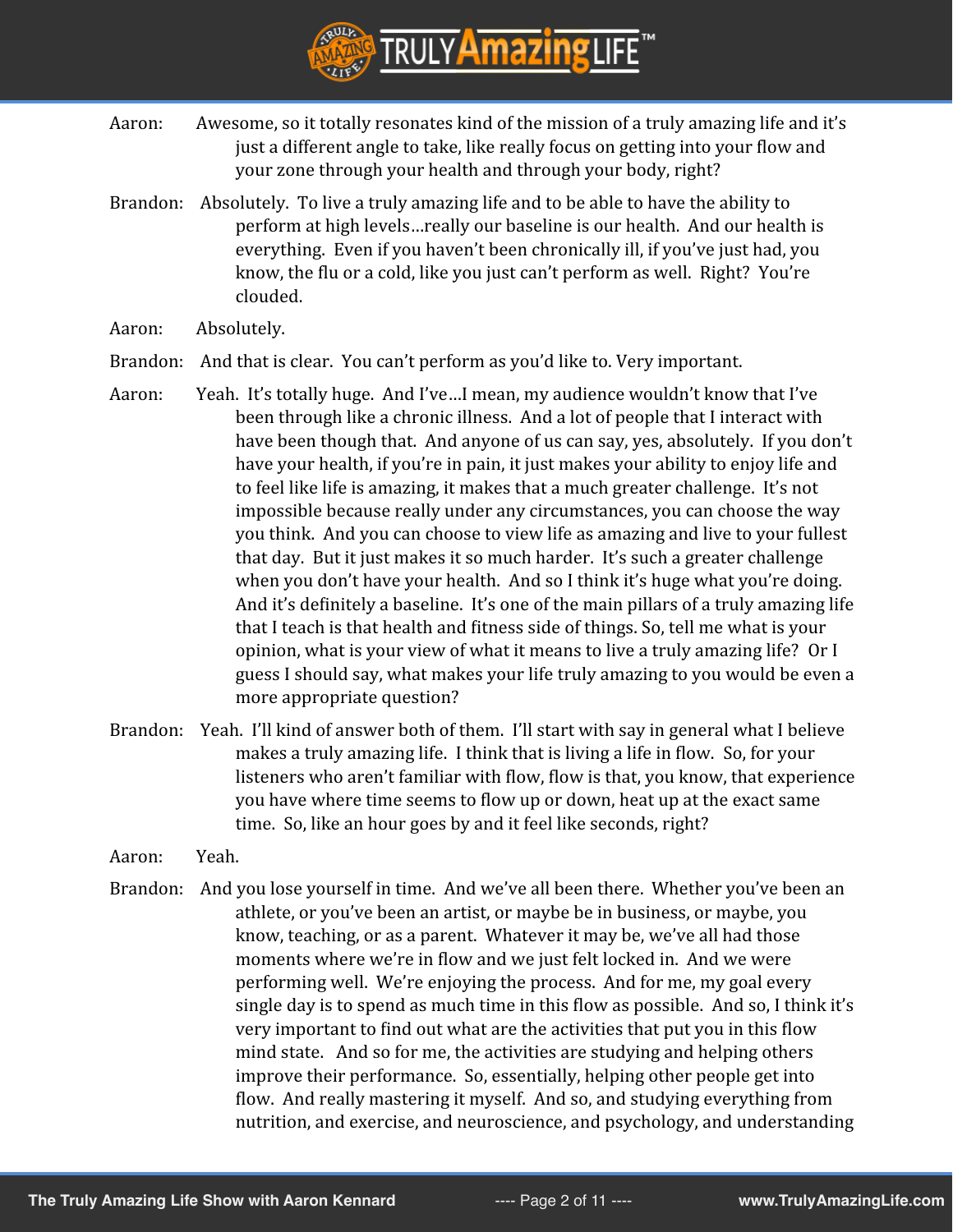

how all these things work together to give us this flow state and really allow us to live this inspiring and amazing life.

Aaron: Very cool. So, I really like how you put that so succinctly that to you, it's living in a state of flow. And I really resonate with that just because for me I kind of state that as living in a state of connection. Connection to myself, connection to my source. That for me is like living in flow but all the ways that you just described that as just performing well, enjoying the process, just locked in. I kind of describe it as living the life of joy. And like, if you're in that state of flow, you're just living joyfully. Would you agree with that? Brandon: Yeah. I definitely agree. I mean it's impossible to like be in flow and not enjoy the process. Aaron: Yeah. Brandon: I mean, because when we talk about like when people mediate, like you're really not thinking about anything, right? Aaron: Yeah. Brandon: Like time just becomes irrelevant and you just experience the joy, endorphins rush to your entire body. You know, when you're exercising, your mind is clear completely. You get into this flow and endorphins rush. So, you're going to feel joy. Like the two are just correlate too strongly not to. Aaron: Yeah. Yeah. Exactly. And I like how you brought up the meditation thing because that's one of the practices we're actually working on this month as we record this. But it's one of the 12 habits that we practice kind of as the fundamental pillars of a truly amazing life. But it's that state of…I mean, what you're talking about that state of flow, can really be no different than just simply the state of living wholly in the present moment. Brandon: Yeah. That's so true. I mean, that's what it's all about, right? Aaron: Yeah. Brandon: Being able to get present and that's such a difficult thing for so many of us. I think it's something that a lot of people, you know, battle with their whole life, just like being present. Aaron: Yeah. Brandon: And worrying about the past, we're not future pacing. Just embracing the present moment. But like you just mentioned, when you're in those flow state, you can't be anywhere but the present. Aaron: Yeah. Brandon: Because your mind requires you to be present. Aaron: Yeah. Brandon: You're so engaged in whatever you're doing.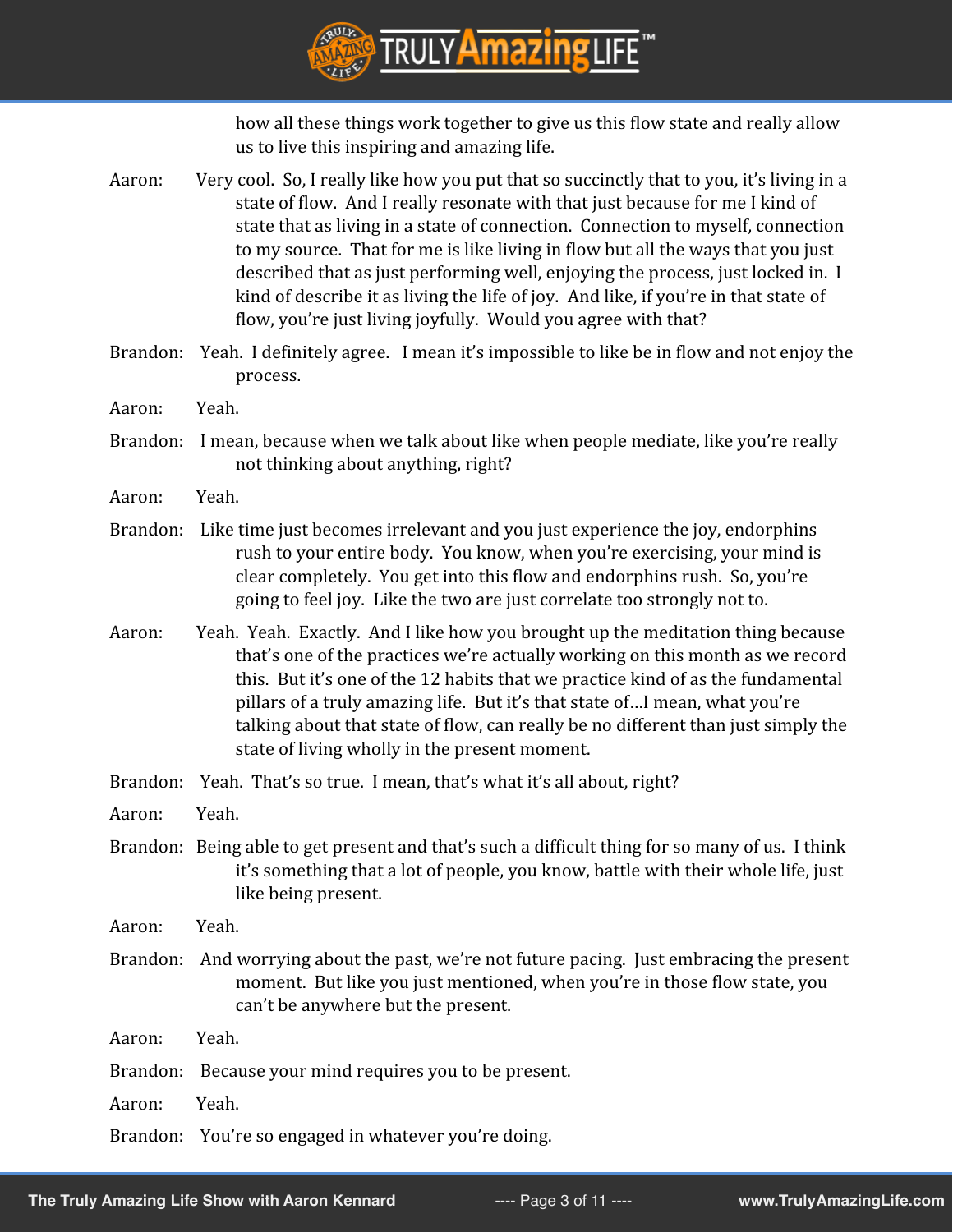

- Aaron: And the interesting thing is that when you are fully present, that is when you're fully alive. That is when you feel a fullness of joy because you're not…and it's like all those moments when you're living in the past, or like you said future pacing, those are the moments when you don't feel well. And if anybody were to look at the life, I guarantee that's exactly what they'd find. The moments when you're living presently, is when you feel good. And when you're living outside of that is when you don't. Would you agree with that?
- Brandon: Yeah. Well, you see, I believe it definite, like when you're present, you're going to be in a good state of mind. Like no matter what.
- Aaron: Yeah.
- Brandon: Like sometimes I notice, you know, with some clients that I work with personally, they have a hard time being able to even just live in the present. And one of the best ways to recreate that present state of mind, is actually bring yourself to a past memory where you were present. So, this may sound kind of strange but I'll explain what I'm talking about.
- Aaron: Yeah.
- Brandon: So, for like example, when you mediate, well, if you think about a time in your life where you were in flow. Maybe, you know, playing a sport or you were performing in anything, in business. Whatever it may be, and you experience tremendous success. And so during those moments, you're so engrossed in that moment. If you can bring yourself back there just by closing your eyes, and just kind of taking yourself through all your feelings kinesthetically, what it feels like, what it sounds like, what it tastes like, what it smells like, bring yourself there, you're present in that memory and it makes it so much more easier for you to like open your eyes, come back to reality, and live presently. Because you remind yourself like, OK, that's it. That's what I need, you know?
- Aaron: Yeah.
- Brandon: That's where I want to be.
- Aaron: Yes. That's a really good point. And I think that goes along the same lines as dreaming and visioning a future, or the desires that you want and you can feel really good in that. It's not that you're like living in the future meaning you're unsatisfied with now, but you're actually…there's a huge value in visioning in your mind, spending that time. Whether it's, you know, recollecting that flow from the past as you talked about or bringing up this, in your mind of future vision of what you desire, and living, and feeling really good about it because you believe and stuff, right?
- Brandon: Yeah. Of course. I mean, not to get too woo, woo, but I mean, I really do believe and I've heard other…I forgot who said this quote, but I heard someone say, you know, your thoughts and your emotions are just coming attractions to like what your life is going to be, etc.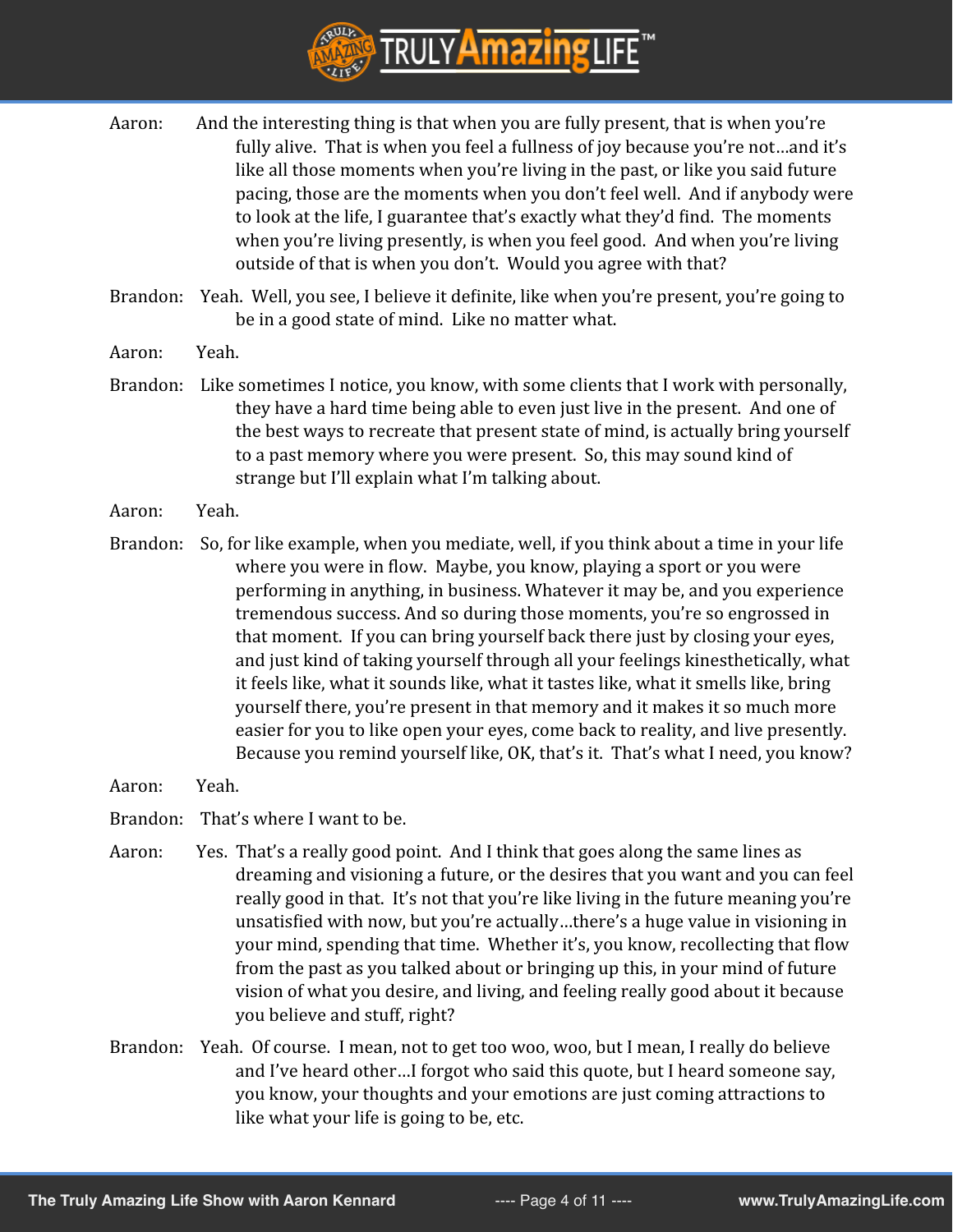

- Aaron: Yeah. Yeah. And so if you spend all your time worrying about the future, what are you creating, right? It's like worrying is planning for things you don't want according to some people.
- Brandon: Yeah. It's interesting, Aaron. I'll even admit like, personally like, like once you understand this and you grasp it on a deep level, and you understand like your ability to create whatever mental state you want, it is incredibly empowering. But I've noticed even myself sometimes, like I can catch myself being lazy and just being like, OK, well, I'm just…I'm not going to take myself to that mental state. But I think something that's really big for your listeners is the grasp. Is that like, once you have that knowledge that you can create whatever mindset you want, and you can bring yourself present, and, you know, use the tools that maybe you're going to give them for meditation, it's really your duty. And I feel like you really owe it to yourself and the people around you to be that person who, you know, isn't lazy. The person who uses these tools and lives presently. Because, you know, the saying goes, the author Stephen Cutler(?), who's really been studying the state of flow, and these positive feelings, and living a good life, and live presently…I mean, the more flow you have, the more flow you have. So, if you can spend more time in these mind states recreating them, even if it's at first seems artificial, if we can create them, then we're going to have more of them in the future.
- Aaron: That's a very good point. Very interesting. So, tell me then, what got you into this. Like what was your story that got you into this interesting flow, or your past experience where you maybe weren't living it? Did you come from a place where you struggled with this and had some realizations? Or, what's your story regarding this?
- Brandon: Absolutely. So, I was never the most talented athlete, or student, or anything like that. So, I've always kind of being looking for like that edge to know, how can I compete with people who are faster, or stronger, or more intelligent than me? And my freshman year after college, I just got done playing my freshman year of college football, and I just rode the bench. Didn't get any playing time and, you know, I was like, alright, what is it? What can I do to get an edge? And I started actually studying a lot of Chinese medicine, believe it or not. And using energy training. And learning about shock waves and meridians, and how can I manipulate my own to get into these flow states, and learn about brainwave training. And all of these different **modales[?]** together taught me how to really train my mind to be able to live in these present states. To be able to create these, you know, wonderful coming attractions for what I want. To be able to be more powerful when I get out there on the football field. And my real, ha, ha, moment was when I started playing that year. You know, instantly, I was the starting defensive end for our football team after riding the bench the whole last year. You know, I went from being like a two or three student my first year in college to a 4.0 student after I studied all this. And so, I really tell everyone, I was like, once I started studying Chinese medicine, it really just turned me into like super human.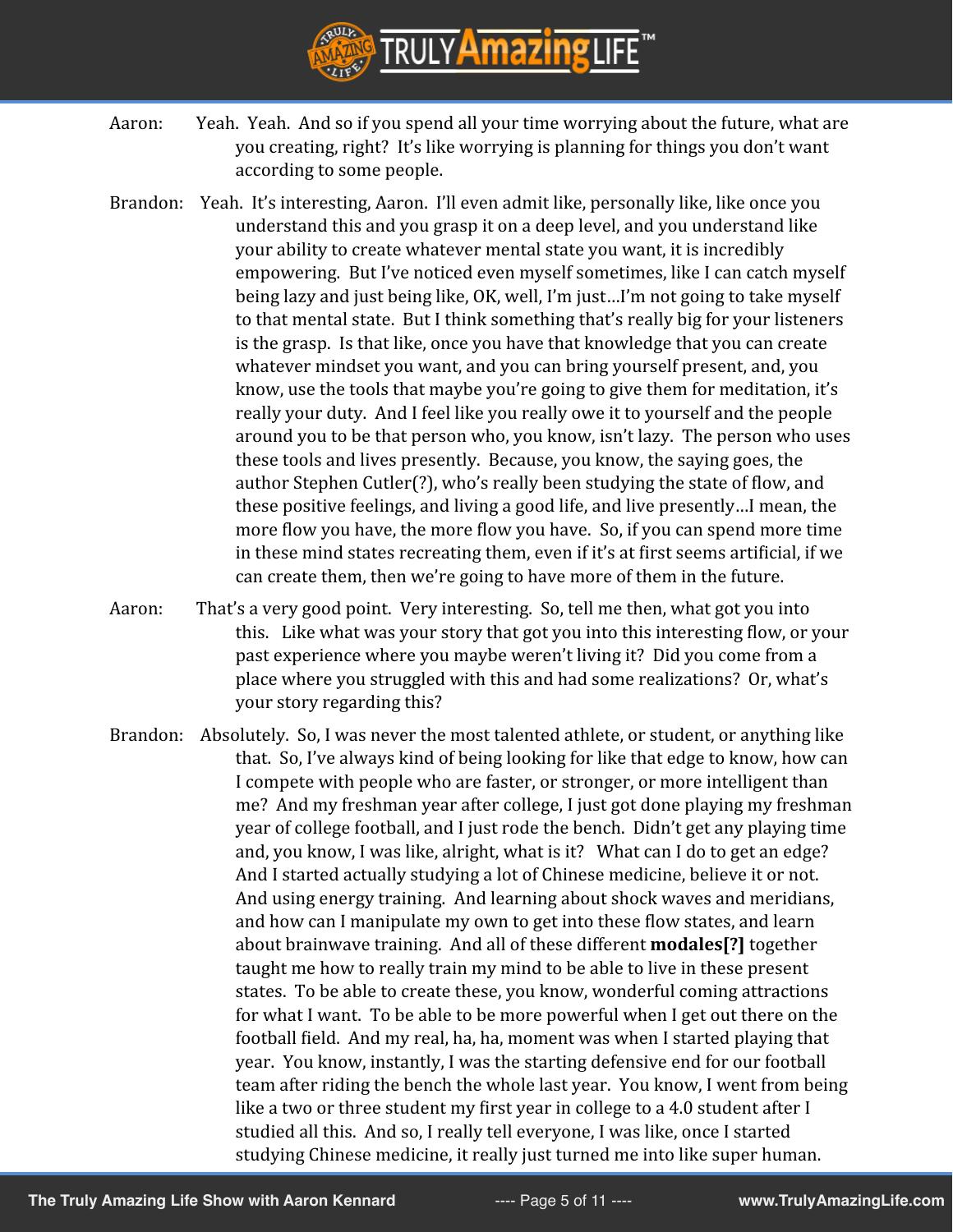

And then once I got interested in it, it was, you know, it was addicting. It was like, wow. Alright, if I could do that, then what else is possible? So, from there I just kept going, you know. I kept going deeper, and deeper down the bunny hole.

#### Aaron: Yeah.

- Brandon: And learning, OK, well, you know, researching and understanding, well, if I spent more time in alpha brain waves, what would that do to my intelligence, my creativity. And actually when I was in college, I got this fellowship to actually do my own research on the effects of meditational brainwave training on strength performance and stress levels. And strength hadn't really been tested before and I got different results. It showed that people were actually able to bench press more by just going down into these alpha brainwaves, going through this coming attraction, or this imagery and then going and doing the physical practice in real life. And there also was decrease your stress levels.
- Aaron: So, you did the whole research study on that?
- Brandon: I did, I did, and so…
- Aaron: With like different people at your school or different subjects?
- Brandon: Yeah. It was my study and so I just took a…I couldn't do a huge study because I was one practitioner but I just took six students. I had three in my control group, three in my experimental group. And just did my magic on them essentially. And got some pretty cool results.
- Aaron: That's really cool. So, you did that while you were in college?
- Brandon: I did, yeah.
- Aaron: Very cool.
- Brandon: So, from there, yeah, I don't know how they let me do that because you should have seen like the other grants people were getting. It was just like really scientific like studying microbiology. And I was just like, well, I'm pretty sure if I can like make these people meditate, I'll make them stronger and I'll get them less stressed out. You know, like no professor in my school like had even studied this kind of thing. And they're just like, alright, you can try it. Like, I wrote up my study and it got accepted. So, it was a lot of fun.
- Aaron: That's amazing.

Brandon: Yeah. So, since then I've had this obsession with, how can I make things better?

- Aaron: Yeah.
- Brandon: And I just haven't solved it, and that's kind of been the manifestation of Entrepreneur Fitness. And now I really focus on, how can I work with, you know, entrepreneurs or top performers. The people who really want to, like you say, live this inspiring, amazing life. And because, you know, most people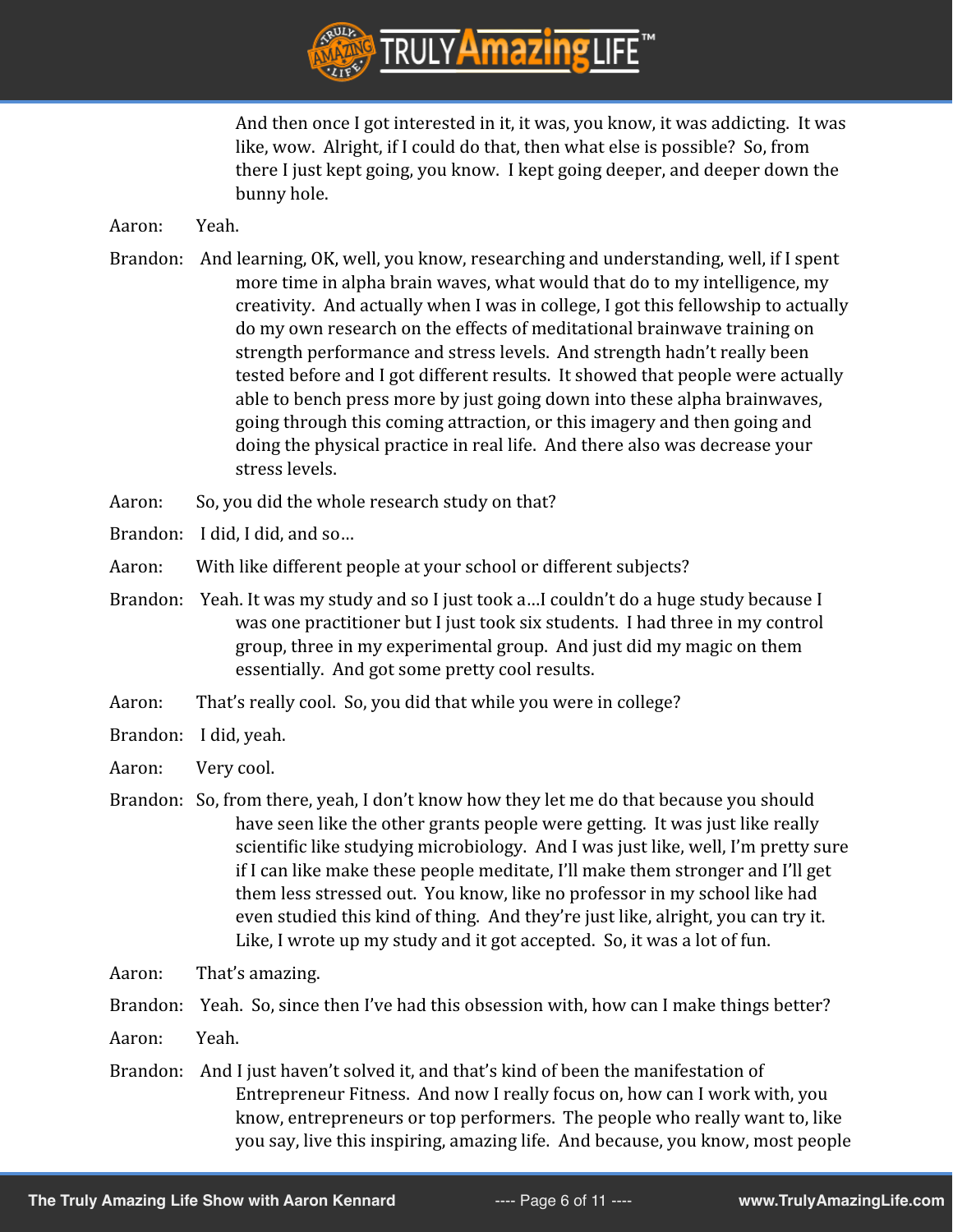

live this kind of baseline life that like they're not unhappy, but they're not like thrilled with life. And that's actually like the scariest place to be because you become very comfortable there.

Aaron: Yeah.

- Brandon: And I really like working with people and getting them out of their comfort zone, and getting them to really perform at their peak levels. Because I think that's where the beauty in life really lies, and the magic of life.
- Aaron: Yeah.
- Brandon: I totally agree with that. That's like the whole message of the truly amazing life is to stop settling and just start living wholly. Just start living a truly amazing life rather than…it's just so easy to settle into comfort, into our comfort zones. I mean, all of us have done it. I've been there and that what kind of gets me into gear as far as realizing that one day and feeling that. Going back to your story of where you were, so like, you were playing football and you were benched. Was it just like over the summer that you studied and then came back the next season having like retrained your brain and stuff? Was it just over the summer that you had that transformation? Or what was…
- Aaron: Really, it was…I think I went home that winter and I studied a little bit for maybe like a month or so. And then I just took my whole summer, I dedicated it fully to learning about brainwave training. So, train your brain to activate alpha, beta, and delta brain waves.
- Brandon: Which is what you tend to do in that practice of medication, right? When you're going…
- Aaron: Exactly.
- Brandon: …going into that leaving the flight, or flight response and going into those slower brain waves, right?
- Aaron: Exactly. Exactly. Yeah. So, that and then learning about the energy system. So, energy is kind of like my go-to thing. It's the thing that I feel like I'm very good at helping people and myself increase. And it's because, you know, through using our breath or chia. And chia means…
- Brandon: Energy.
- Aaron: Chia means breath and energy.
- Brandon: Yeah. And so breath is everything. And so, I really learned how to use breath to create more energy. And so like I was only about, not even…I was like 240 pounds and I was just throwing guys around who were like 300 plus just because I was using like this chia that I was able to generate…
- Aaron: You're talking when you were playing football as a defensive tight end?
- Brandon: Defensive end, yeah. I was going against like offensive tackles **[inaudible 17:43]** bases.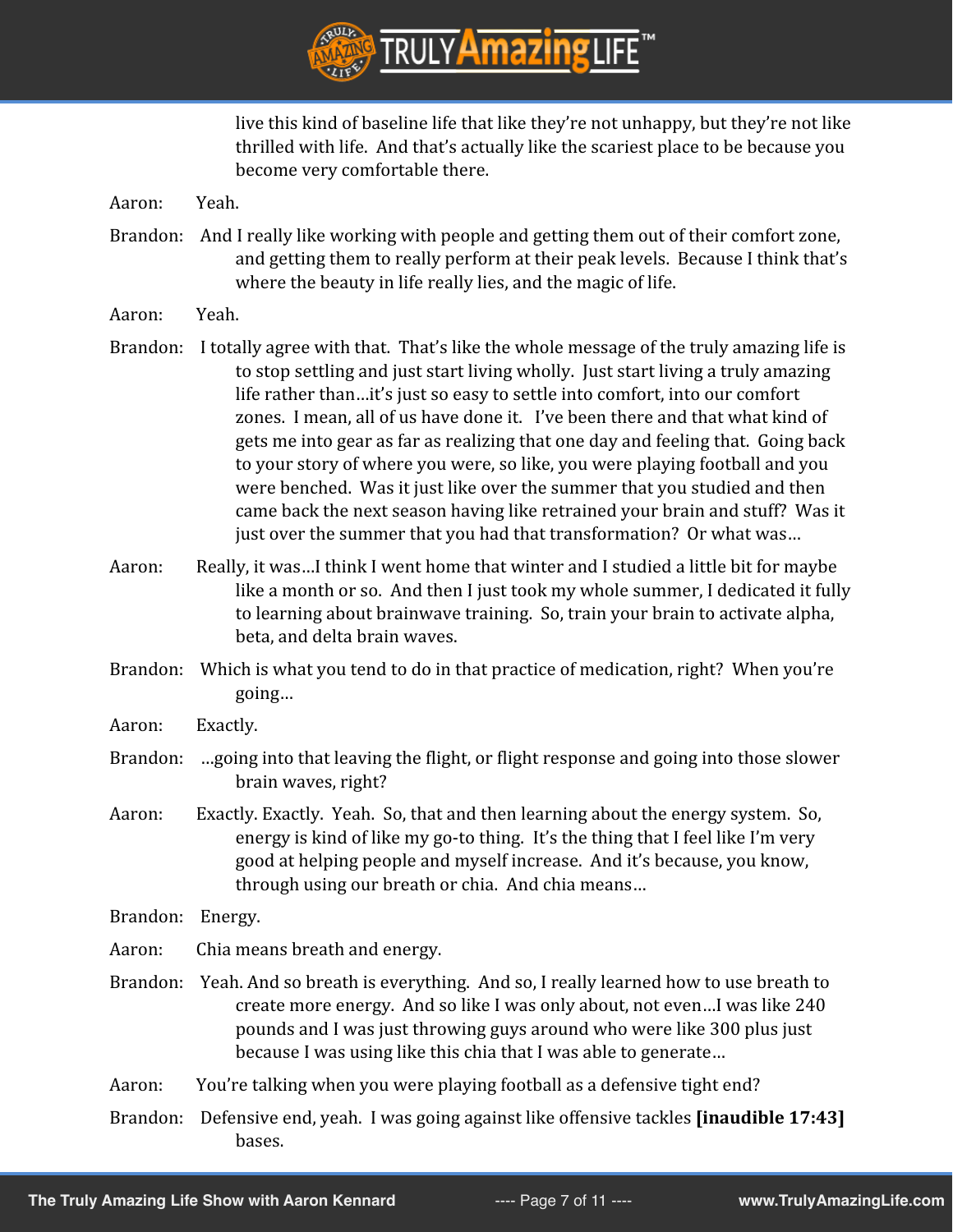

- Aaron: So just using, like understanding how to use your breath to create energy, is that what you're saying?
- Brandon: Exactly. That's it man. And it's sounds kind of abstract when I explain this. I don't think anyone has ever applied it to football.
- Aaron: Yeah.
- Brandon: Based on what I've heard, I don't know. The Sea Hawks last year did some cool stuff I think with meditation.
- Aaron: Yeah. I saw that. Didn't you post an article on that?
- Brandon: I did. Yeah. The article is actually like over a year old. So, I thought it was cool to just bring it up because they showed…I think they studied how to get these players into flow and look what happens, they won the Super Bowl, so.
- Aaron: Yeah. That's awesome. That's just really cool. So, then you've just been taking that fascination with what you were able to accomplish and it just spring boarded you into…ever since then, you've just kind of continually been studying and studying. So, when you say what makes life truly amazing to you right now, if I were to recall from the beginning, it's like the things you do are really this passion to study and grow, and to share, and to give, and to teach. Is that…
- Brandon: Exactly. Yeah. I mean, growth and contribution, right?
- Aaron: Yeah.
- Brandon: That's where it's at. I mean, those are the things that I experience the most joy and fulfilment doing.
- Aaron: Yeah.
- Brandon: Just being able to grow, learn more, being able to expand my abilities, and then once I have these I get to contribute them. What more wonderful thing is there in the world than to be able to share your gifts with other people?
- Aaron: Yeah. That's awesome. I knew we would have a lot of good to talk about because, I mean, just your energy level, the way you talk about stuff when we first met was really resonating with all of the 12 pillars. But the bottom three pillars of a truly amazing life that are like listed on the Truly Amazing Life poster are grow, give, and empower. And it sounds like that's what you're all about, as far as, on a daily basis.
- Brandon: Aaron, I think you really hit the nail on the head with the hammer there with those three. I mean, if you can do those three everyday right, if you can experience that. I've never met anyone who's been living that kind of life who wasn't fulfilled, who wasn't joyous. I mean, why do we do any of it, right? Some people would think it's a little controversial when I say this, but I don't think anyone necessarily does anything purely altruistically. I think we do everything, more or less, for a feeling. We're looking for a feeling, right?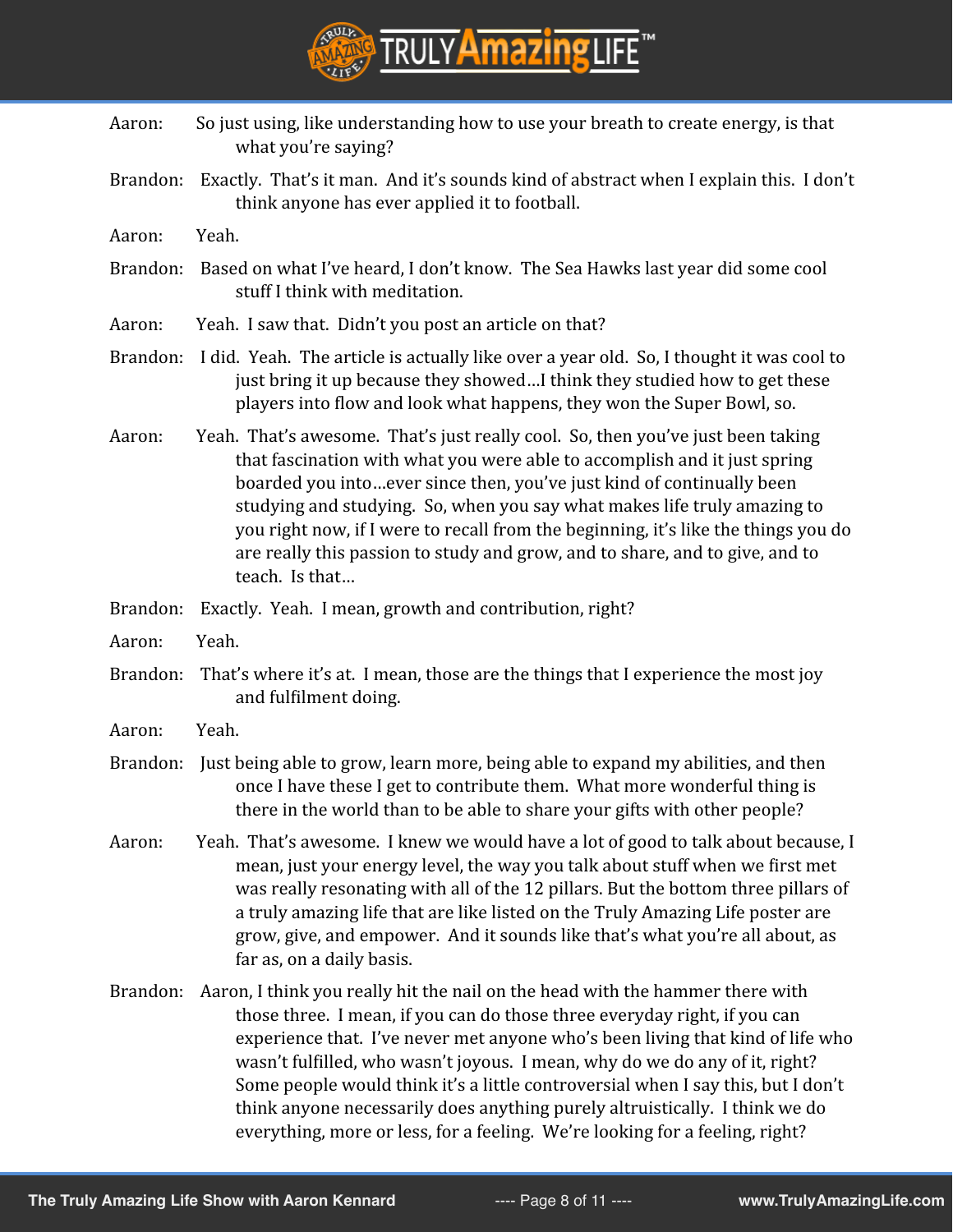

#### Aaron: Yeah.

- Brandon: And we get those wonderful feelings from helping other people. So, yes, it's a great thing. And this is a great way to experience these feelings. But I think the fastest way to do it is just like you said, through those three pillars. Just through empowerment, through giving, through growing.
- Aaron: Yeah.
- Brandon: That's where it's at.
- Aaron: Yeah. Well, it's clear that that's…I mean, your focus on that is why you're able to help people. And why you've gotten these great testimonials, and why you've been able to have an impact into people's lives. And also why you continue to do it because it is fulfilling, and it is bringing you joy. So, it's really a pleasure to be able to hear about these things and see somebody that's putting it into practice and helping people, you know, grow in them. Why don't we…as we're wrapping up here, why don't you tell us any other particular advice on how people can implement those pillars in the lives? Or what people could do, from your perspective today, to more fully live a truly amazing life?
- Brandon: Yeah. So, I'm glad you asked that, Aaron, because something that you mentioned before really resonated with me, when you talked about getting people out of their comfort zone.
- Aaron: Yeah.
- Brandon: I think that is like the number one most powerful thing you could do, is start to get comfortable being uncomfortable. That's what I tell everyone, right?
- Aaron: Yeah.
- Brandon: Because the first time we do anything, it's not comfortable. It's hard. It's scary. You know, we experience these feelings of fear and uncertainty. And if we don't take ourselves there on a consistent basis, we cannot grow.
- Aaron: Yeah.
- Brandon: If we can't stretch ourselves, we can't be the person we want to be. So, my biggest advice would be, start to do things that really push you no matter who you are. You know, maybe you're a single man or woman, and you see someone that you'd like to introduce yourself to. Maybe you're at the grocery store, maybe you're at a yoga class, whatever it may be. Get yourself out of your comfort zone. Go introduce yourself. Go say, hi. Smile at people as you walk by them. Make eye contact. Make uncomfortable eye contact until maybe the other person looks away. You know, do these things that stretch yourself on a daily basis. Make small talk with like waiters, and cashiers when you talk to them, when usually you'd just go through the motion. You know, do things like, find out like…I'm sure you'd speak to your audience about this a lot, find out what really gets you excited and then do those things that seem like they're so hard, or so uncomfortable and just start taking steps forward. Because the more steps you take going forward in this uncomfortable state,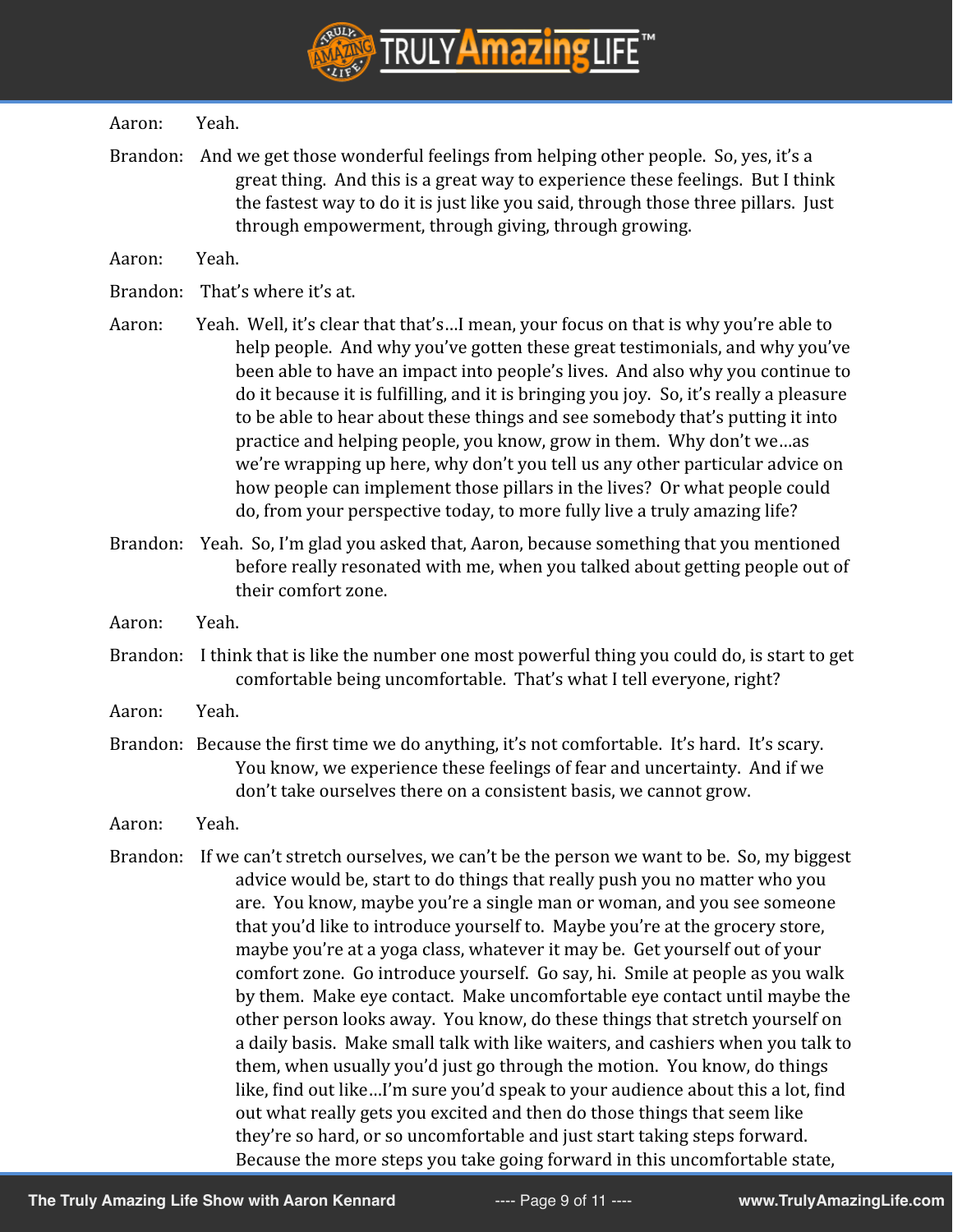

the more comfortable, and the more normal it becomes. And you can just go higher, and higher, and higher.

- Aaron: Yeah.
- Brandon: I think that's the most powerful thing you can do.
- Aaron: Very cool. You start getting comfortable being uncomfortable.
- Brandon: Exactly.
- Aaron: And to do that, start today by just doing one thing that's uncomfortable to you.
- Brandon: Exactly.
- Aaron: That's outside your comfort zone?
- Brandon: Right. I mean, I don't know about you, Aaron, can you think of a time recently where like maybe you had a voice in your head that said, oh, maybe I could do that. And then you just didn't do it? I have these things all the time.
- Aaron: Yeah. I mean, I think it's just a common practice. Like, that sounds a little hard. That's sounds a little uncomfortable. I'm not going to do that. But actually just then doing that thing rather than just letting it pass…because I mean probably all of us get 20 of those every day or more. We see things we could do and we just brush them off because they're not within our comfort zone, right?
- Brandon: Exactly.
- Aaron: Yeah. Very cool. It's been such a pleasure to discuss some of these things with you, Brandon. And hope this has been a value to the people listening and to hear of some of these ideas about living more fully, getting out of your comfort zone, getting into that state of flow. And if people want to learn more about Brandon, or hear about his coaching, what he's doing. I know he's starting a podcast here, right away, that you could get on. So, I believe, you just go to entrepreneurfitness.com, right Brandon?
- Brandon: That's right. And the podcast is Entrepreneur Fitness as well.
- Aaron: Yeah. If you want to learn more about Brandon, hear more about what he's doing, or how he might be able to get you into flow, go over to entrepreneurfitness.com. I'll put a link to that on the show notes over at Truly Amazing Life.com slash podcast on this this episode. And with that, I'll let you all go. Have fantastic week and we'll catch you on the next episode. Thank you Brandon.

Brandon: Thank you so much for having me.

## *The Truly Amazing Life Podcast showcases inspiring people who live a Truly Amazing Life.*